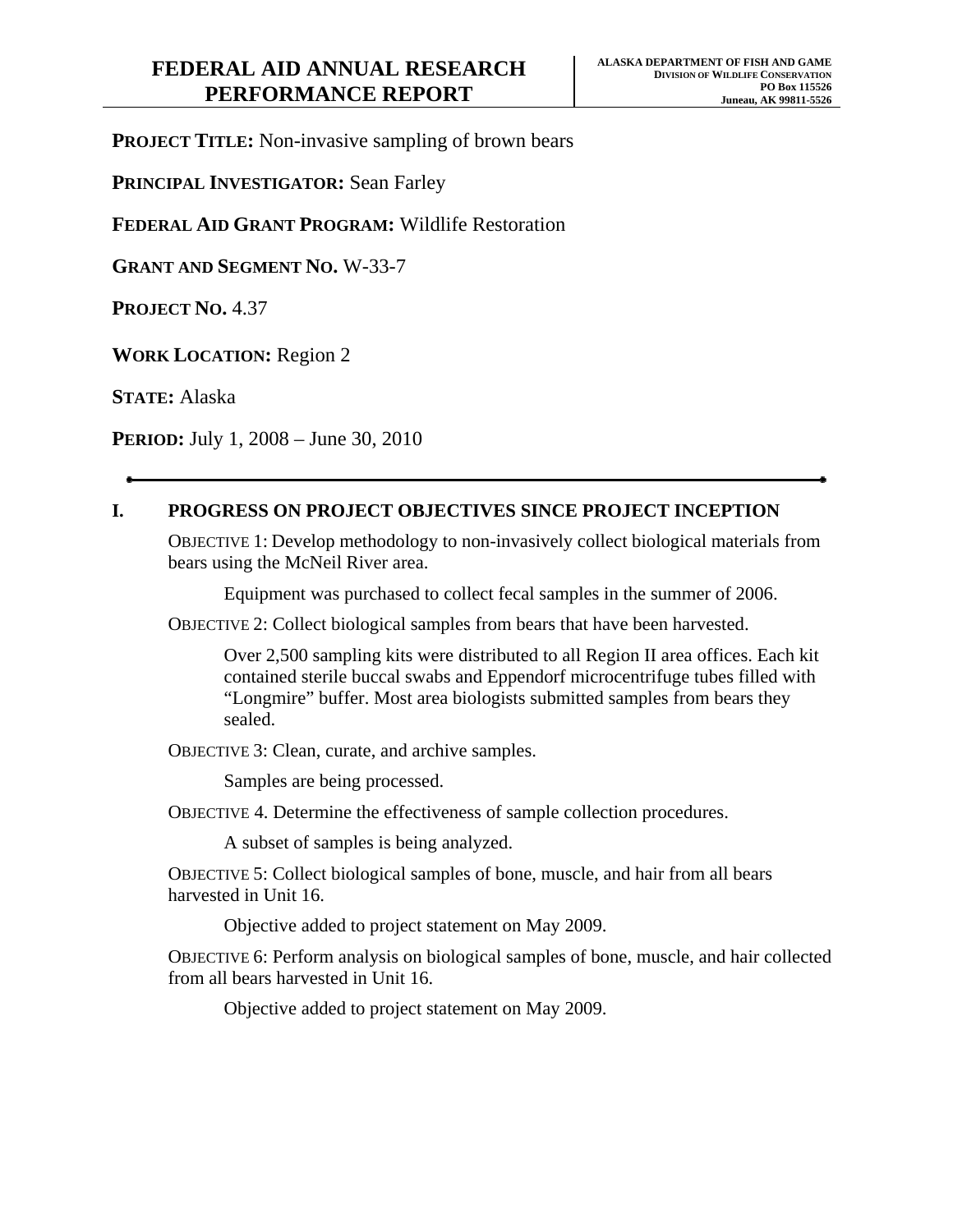### **II. SUMMARY OF WORK COMPLETED ON JOBS IDENTIFIED IN ANNUAL PLAN THIS PERIOD**

JOB/ACTIVITY 1A: Building upon efforts of previous McNeil sanctuary staff, barbed wire wrapped posts will be placed at key points of the sanctuary routinely accessed by staff and bears. Staff will be trained to collect hair from posts. Equipment (barbed wire, posts, and collection materials) will be purchased and supplied to staff.

No work was completed on this job.

JOB/ACTIVITY 1B: Staff will be trained to collect small samples of fresh feces during their daily travels. Collection materials will be purchased and provided to staff. Procedures will be established for the timely submission of samples.

No work was completed on this job.

JOB/ACTIVITY 2A: ADFG staff will be provided materials and training sufficient to enable them to collect small amounts of biological material from bears during the course of sealing. Collection materials will be purchased, and along with written materials, provided to staff. Procedures will be established for the timely submission of samples.

Kits were sent to all Region II area offices.

JOB/ACTIVITY 3A: Samples collected during objectives 1 and 2 will be cleaned in the laboratory and sorted according to potential for DNA extraction. Archival sub-samples will be appropriately processed and retained at -84C. Laboratory supplies will be purchased. A -84C freezer will be purchased.

Two hundred seventy one (271) black bear samples, 503 brown bear samples, and 428 yet to be identified samples were collected from sealed bears.

JOB/ACTIVITY 4A: A random subset of all samples will have mitochondrial and nuclear DNA extracted and amplified. The sex, species, and individual identification of each sample will be determined. The effectiveness of the sampling methods will be determined. QIAamp DNA stool mini kits, QIAamp DNA mini kits, various chemicals, primers, and polymerases will be purchased. An agreement with the MEL will be established for their assistance with final laboratory analysis.

Fifty six (56) brown bear samples have been extracted are awaiting polymerase chain reaction (PCR). Most were extracted with phenol:chloroform, two samples were extracted with MZV salt extraction. All but the MZV extracted samples and three of the phenol:chlororm samples produced Fluorometer readings in excess of 400 ng/ul samples. Samples are being processed in the Molecular Ecology Laboratory (MEL) of the USGS.

JOB/ACTIVITY 5A: Samples of bone, hair, and muscle will need to be collected from every bear harvested within Unit 16, regardless of method of take, gender, or age class. The variance estimates determined from analysis of a small subset of samples will be used to determine the final sample size required to establish a reasonable statistical precision. All sample selection in the laboratory will be conducted as a single blind. Sample kits will be assembled and provided to the Palmer, Anchorage, and Soldotna Fish and Game offices, with instructions to sample all unit 16 bears. Additional kits will be provided to selected